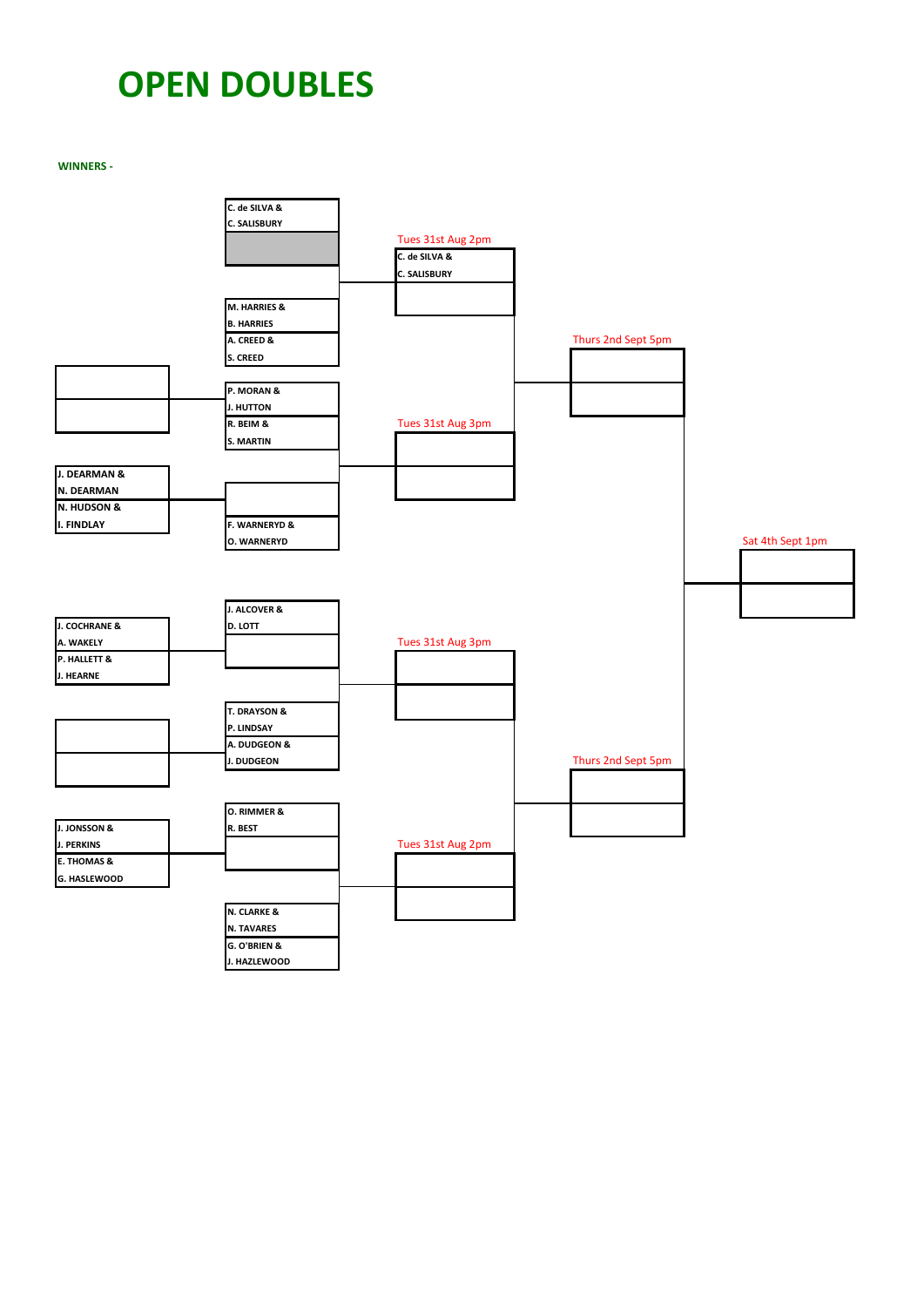## **Mixed Doubles**

**WINNERS -** 

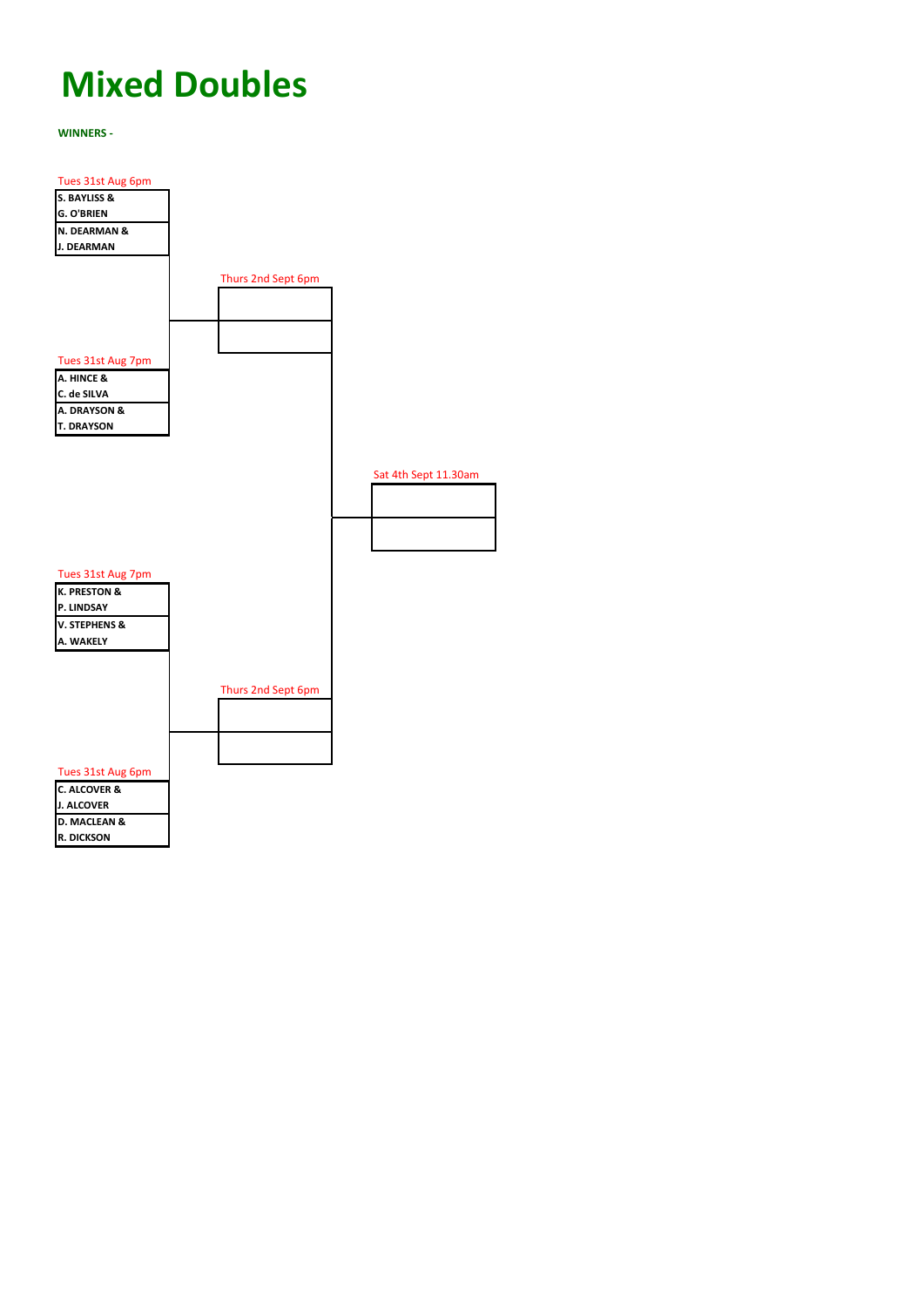## **O45's Doubles**

**Winners -**